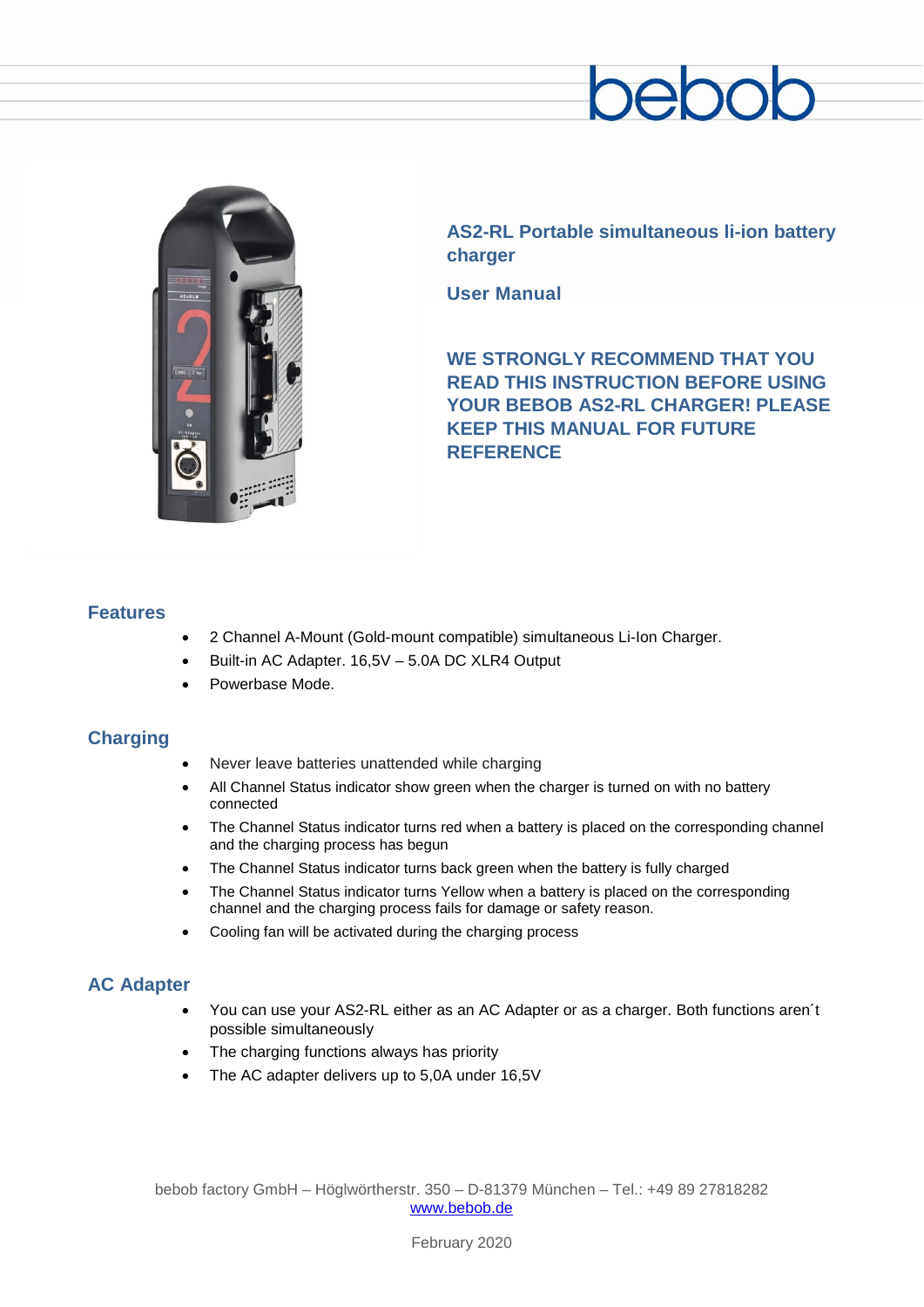#### **Powerbase**

- Plug off the AC Cord from the charger
- Place one or two full batteries on the charger
- Battery Power will be available over the XLR 4 DC Output.
- Maximum Load depends on the batteries

#### **Safety instructions**

• Only for professional use! Keep Charger out of reach of children and personnel that has not been instructed in the use!

bebob

- Use only with recommended batteries.
- Keep the charger dry and do not immerse in water.
- Do not cover the charger under use
- A standard three-pin AC plug must be used and earth pole must be connected to the earth line.
- Do not keep in contact with any part of the body while the charger is in working status.
- Do not use or store the charger in unstable, dusty or damp environments.
- Remove the battery from the charger after the charging process is complete.
- Do not attempt to open or repair the charger. Contact your dealer for help if it becomes defective.
- Handle with care! Do not throw! Do not drop!

#### **Warranty**

- The AS2-RL is covered by a 2 years unconditional warranty on all parts.
- For warranty issues or if you have any additional questions, please contact the appropriate bebob distributor listed at [www.bebob.de.](http://www.bebob.de/)